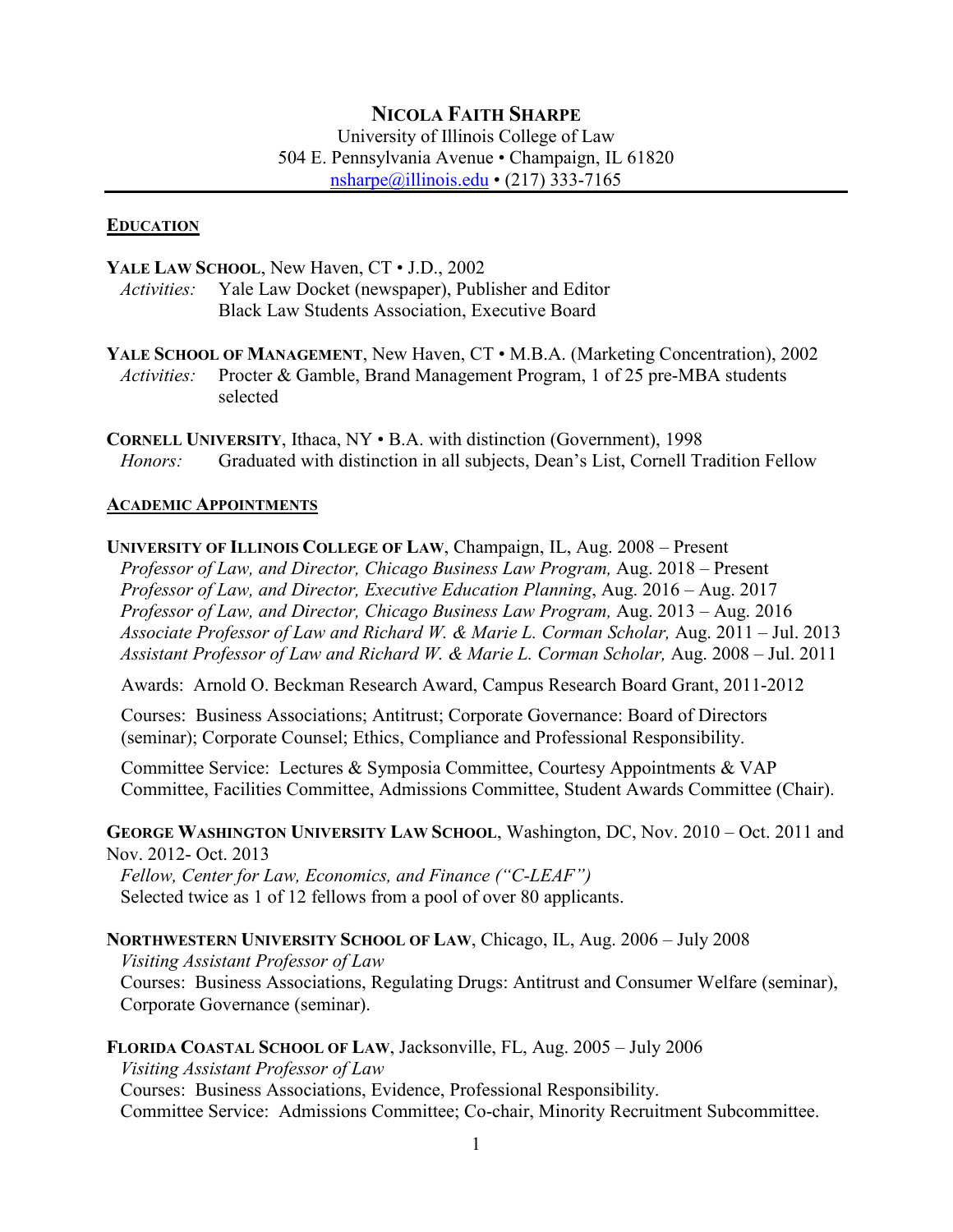### **PUBLICATIONS AND WORKS-IN-PROGRESS**

COMPLIANCE, ETHICS, AND BUSINESS CONDUCT (Casebook) (Carolina Academic Press) (1<sup>st</sup> ed. 2020 Forthcoming).

*Prioritizing Process: Developing a Culture of Corporate Compliance*, 2018 UNIVERSITY OF ILLINOIS LAW REVIEW (2019) (Forthcoming).

*Volkswagen's Bad Decisions & Harmful Emissions: How Poor Process Corrupted Codetermination in Germany's Dual Board Structure*, 7 MICHIGAN BUSINESS & ENTREPRENEURIAL LAW REVIEW 49 (2017).

Link [https://papers.ssrn.com/sol3/papers.cfm?abstract\\_id=3348663](https://papers.ssrn.com/sol3/papers.cfm?abstract_id=3348663) (12 downloads)

*Informational Autonomy in the Boardroom*, 2013 UNIVERSITY OF ILLINOIS LAW REVIEW 1087- 1140 (2013) (symposium article).

Link:<http://www.illinoislawreview.org/article/informational-autonomy-in-the-boardroom/>

Cited in 11 law review articles and 1 case before the Court of Chancery of Delaware

*Questioning Authority: The Critical Link Between Board Power and Process*, 38 JOURNAL OF CORPORATION LAW 1 (lead article) (2012).

[http://papers.ssrn.com/sol3/papers.cfm?abstract\\_id=2003010](http://papers.ssrn.com/sol3/papers.cfm?abstract_id=2003010) (603 downloads)

Cited in 22 law review articles, 1 professional publication, and 1 treatise

*Process Over Structure: An Organizational Behavior Approach to Improving Corporate Boards*, 85 SOUTHERN CALIFORNIA LAW REVIEW 262 (2012).

Link: [http://papers.ssrn.com/sol3/papers.cfm?abstract\\_id=1944163](http://papers.ssrn.com/sol3/papers.cfm?abstract_id=1944163) (604 downloads)

Cited in 20 law review articles, 2 professional journals, 1 investiture speech, and 1 treatise

*The Cosmetic Independence of Corporate Boards*, 34 SEATTLE UNIVERSITY LAW REVIEW 1435 (2011) (invited symposium).

Link: [http://papers.ssrn.com/sol3/papers.cfm?abstract\\_id=1856698](http://papers.ssrn.com/sol3/papers.cfm?abstract_id=1856698) (310 downloads)

Cited in 17 law review articles, 1 business school journal, 1 professional journal, 1 working paper and 1 Appellate Brief submitted to the Supreme Court of Delaware

*Rethinking Board Function in the Wake of the 2008 Financial Crisis,* 5 MARYLAND JOURNAL OF BUSINESS AND TECHNOLOGY LAW 99 (2010) (invited symposium).

Link: [http://papers.ssrn.com/sol3/papers.cfm?abstract\\_id=1856723](http://papers.ssrn.com/sol3/papers.cfm?abstract_id=1856723) (319 downloads)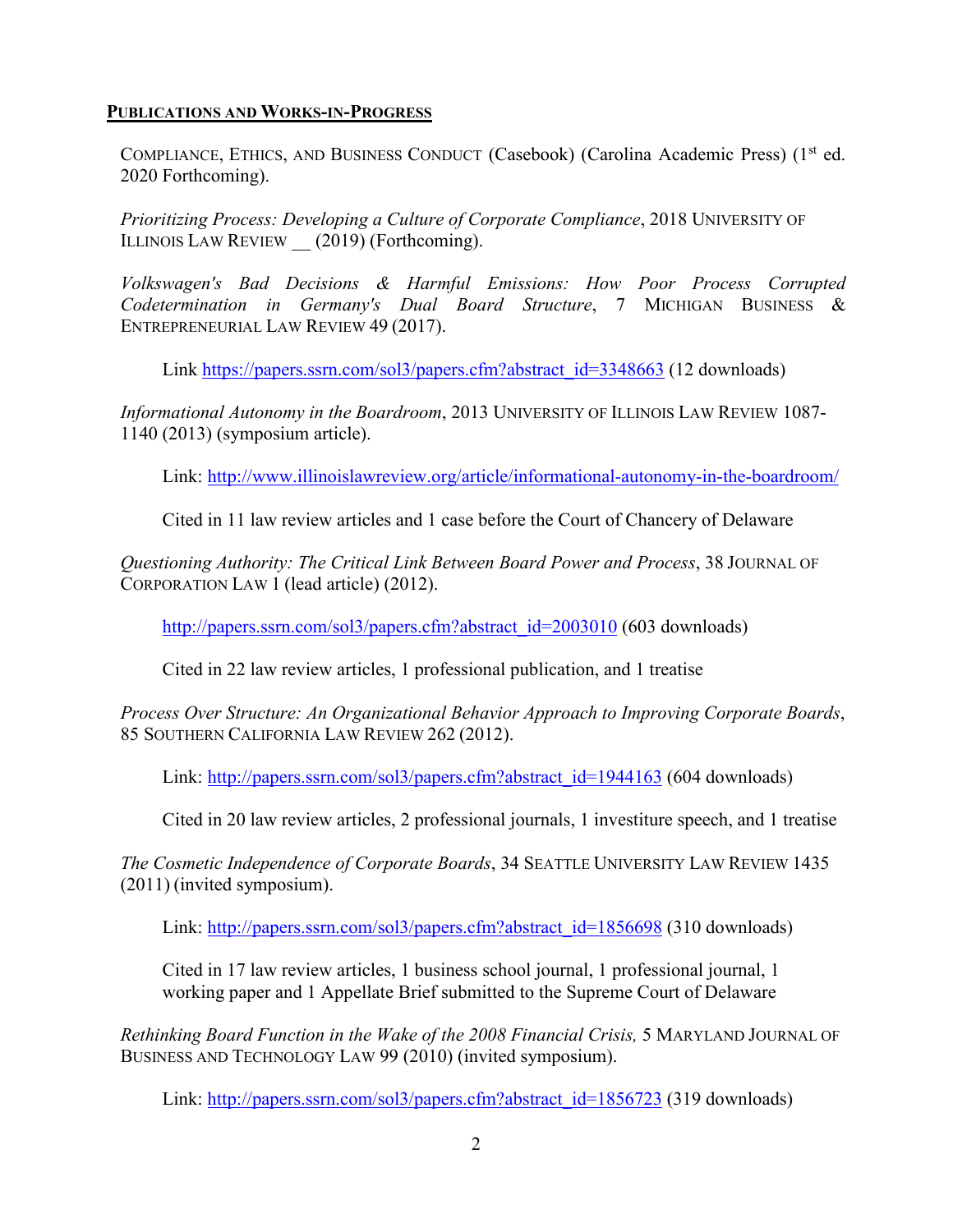Cited in 10 law review articles, 2 professional journals, 1 international conference, 2 work papers, and 2 treatises

*Corporate Cooperation through Cost-Sharing*, 16 MICHIGAN TELECOMMUNICATIONS AND TECHNOLOGY LAW REVIEW 109 (2009).

Link: [http://papers.ssrn.com/sol3/papers.cfm?abstract\\_id=1832948](http://papers.ssrn.com/sol3/papers.cfm?abstract_id=1832948) (43 downloads)

Cited in 9 law review articles and 5 federal district court cases

*Is Apple Playing Fair? Navigating the iPod Fairplay DRM Controversy,* 5 NORTHWESTERN JOURNAL OF TECHNOLOGY & INTELLECTUAL PROPERTY 332 (2007) (invited essay) (with Olufunmilayo B. Arewa).

Link: [http://papers.ssrn.com/sol3/papers.cfm?abstract\\_id=997159](http://papers.ssrn.com/sol3/papers.cfm?abstract_id=997159) (712 downloads)

Cited in 17 law review articles, 2 professional journals, 2 PhD dissertations, 2 PhD theses, 3 work papers, 1 conference paper, and 2 unpublished manuscripts

# **PRESENTATIONS & CONFERENCES**

Presenter, *Boardrooms & Silos: Dodd-Frank's Risk Management Function*, Law and Society, Washington, DC, May 30-31, 2019 (forthcoming)

Presenter, *Prioritizing Process: Developing a Culture of Corporate Compliance*, Marquette University Law School, Milwaukee, WI, November 6, 2018

Judge, *Professional Responsibility Strategy Competition*, BP, Center for Professional Responsibility in Business and Society, University of Illinois Geis College of Business, October 9, 2018.

Panelist, *Business 101 Professions Panel*, University of Illinois Geis College of Business, September 21, 2018.

Panelist, *When the Levees Broke*, Law and Society, Toronto, ON, June 8, 2018

Presenter, *Prioritizing Process: How Poor Process Contributes to Compliance Failures*, Society of Corporate Compliance and Ethics, Chicago Regional Compliance & Ethics Conference, Chicago, IL, May 4, 2018

Organizer, FCPA at 40: So What? Now What? Symposium, University of Illinois College of Law and Geis College of Business, February 21, 2018 – February 22, 2018

Moderator/Commentator, *Academic Debrief and Discussion Session*, FCPA at 40: So What? Now What? Symposium, University of Illinois College of Law and Geis College of Business, February 22, 2018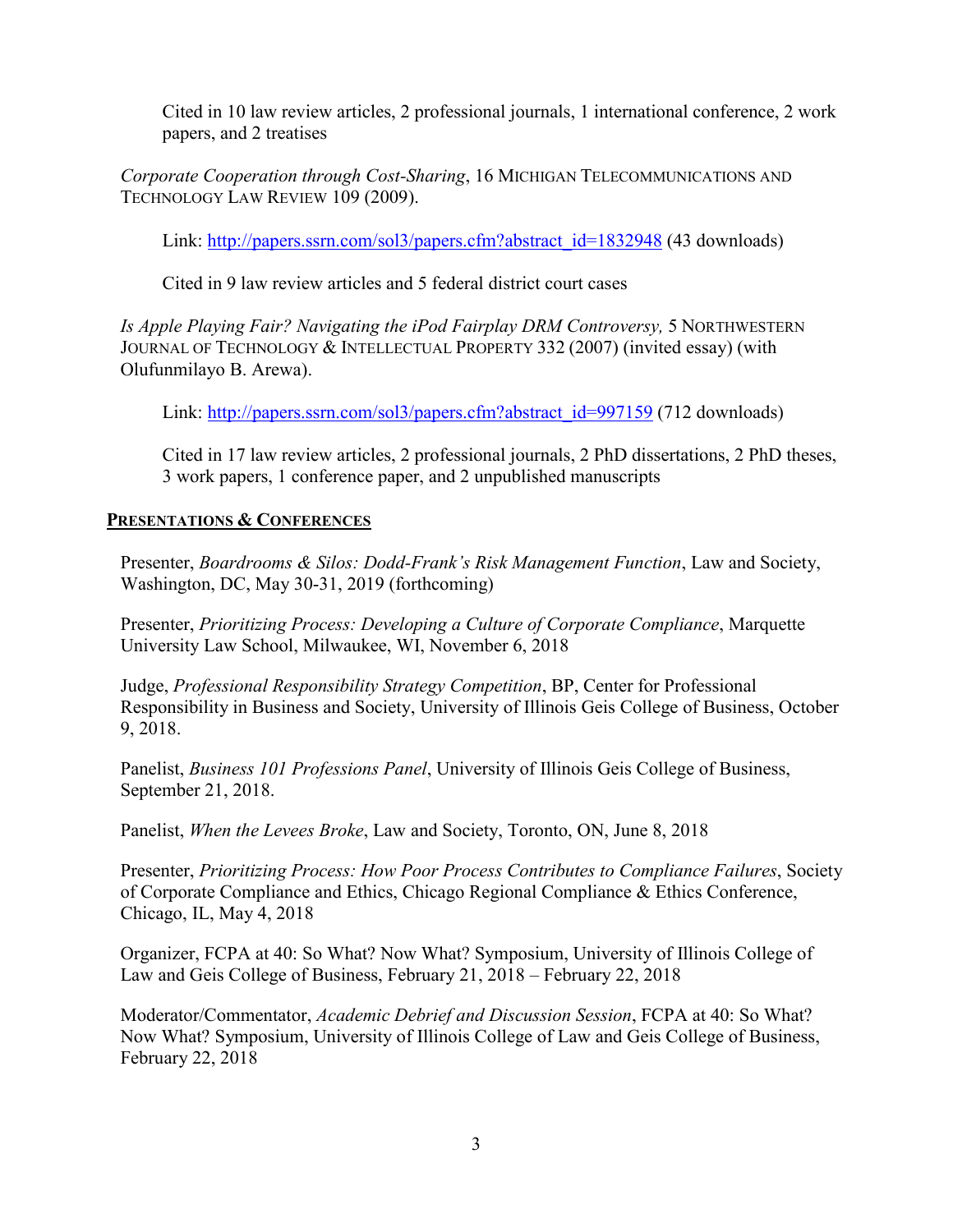Moderator/Commentator, *The Outsized Influence of the FCPA*, FCPA at 40: So What? Now What? Symposium, University of Illinois College of Law and Geis College of Business, February 21, 2018

Panelist, *Process, Policies, and Practice—Setting the Stage for FCPA Compliance*, FCPA at 40: So What? Now What? Symposium, University of Illinois College of Law and Geis College of Business, February 21, 2018

Presenter, *Prioritizing Process: Developing a Culture of Corporate Compliance*, University of Illinois College of Law 10-10-10 series, University of Illinois College of Law, December 7, 2017

Organizer and lecturer, *University of Illinois Ethics and Compliance Certificate Program*, January 24 to 26, Illini Center, Chicago, IL, January 2017

*Bad Decisions & Harmful Emissions: How Volkswagen's Board Polluted the World*, Lutie A. Lytle Black Women Law Faculty Writing Workshop, University of Iowa College of Law, Iowa City, IA, July 7, 2016.

Sponsor and roundtable participant in a workshop co-sponsored by the Federal Reserve Bank of Chicago, *Legal and Economic Theories of Liquidity, Collateral, and "Moneyness."* Federal Reserve Bank of Chicago, Chicago, IL, June 8 to June 9, 2015.

Invited participant, Adolf A. Berle, Jr. Center on Corporations, Law & Society, Berle VI Symposium, Seattle University School of Law, Seattle, WA, June 23, 2014.

*Informational Autonomy in the Boardroom*, Center for Law, Economics, and Finance ("C-LEAF"), George Washington University Law School, Washington, DC, April 5, 2013. (1 of 12 projects selected from over 80 submissions; during the first four years of C-LEAF, I was the only person to have had two articles selected).

*Informational Autonomy in the Boardroom*, University of Wisconsin Law School Faculty Workshop, Madison, WI, October 18, 2012.

*Informational Autonomy in the Boardroom*, University of Illinois College of Law Junior Faculty Roundtable, forthcoming July 31, 2012.

*Questioning Authority: The Critical Link Between Board Power and Process*, Law and Society, Honolulu, HI, June 8, 2012.

Panel Participant, *Boards across Borders: Governance in Europe and the US and How the Role of the Board is Changing*, The Conference Board Business Ethics and Compliance Conference: Ethics and Compliance Management, The Illini Center Chicago, IL, May 16, 2012.

*Questioning Authority: The Critical Link Between Board Power and Process*, Duke Law School Culp Colloquium, Duke University School of Law, Durham, NC, May 10, 2012.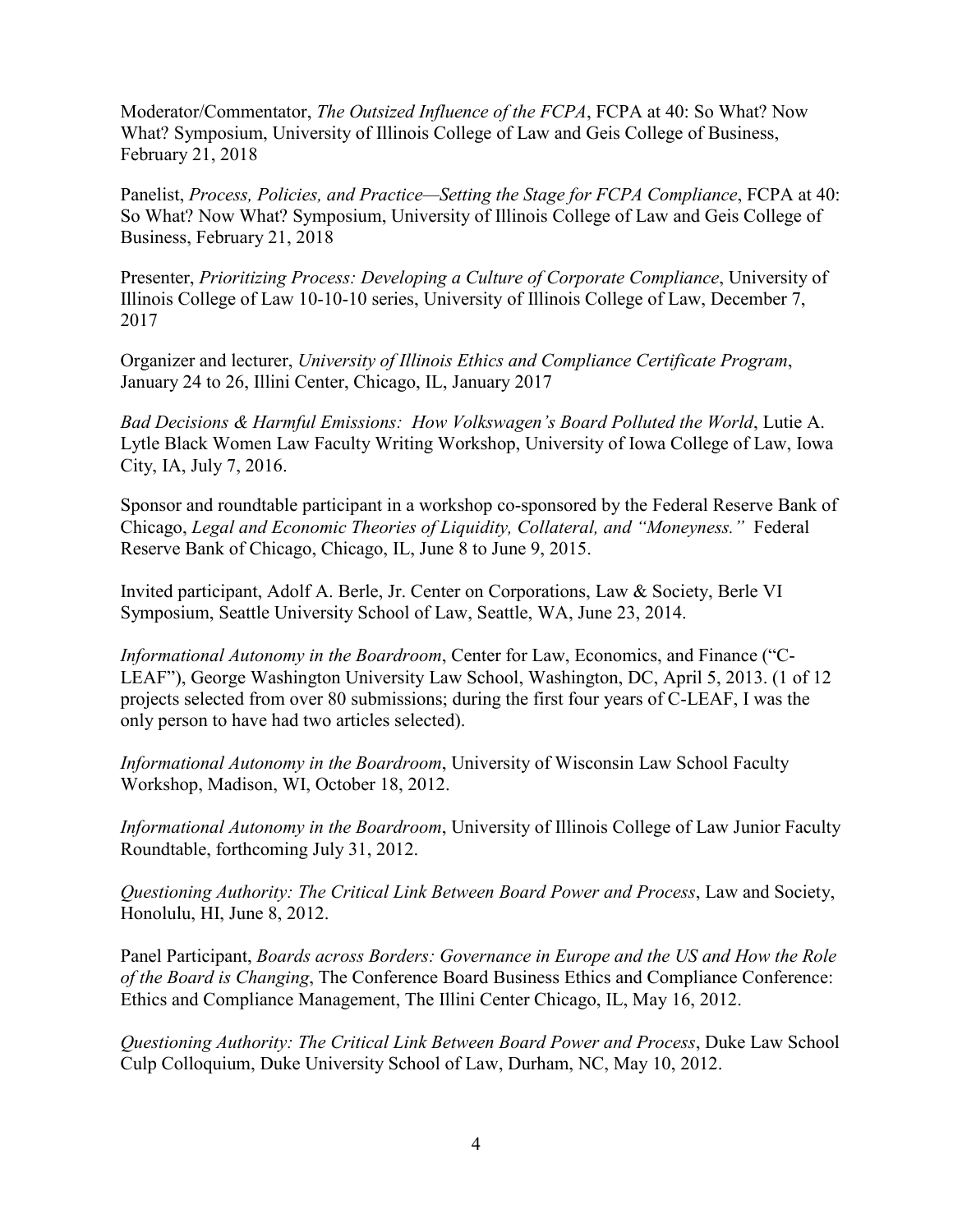*Director Non-Accountability,* In the Boardroom Symposium, University of Illinois College of Law, Champaign, IL, March 9, 2012.

*Questioning Authority: The Critical Link Between Board Power and Process*, Panel on Corporate Fiduciary Duties, Social Responsibility and Governance*,* Section on Socio-Economics, AALS Annual Meeting, Washington, DC, January 5, 2012.

Invited Commentator, *The Government's Unofficial Stance on Compliance Departments,* by Michele DeStefano, Section on Business Associations, AALS Annual Meeting, Washington, DC, January 5, 2012.

*Director Non-Accountability,* Panel on Corporate Accountability in the Post Financial Crisis Era, Annual Meeting of the Society of Socio-Economists Washington, DC, January 4, 2012.

*Questioning Authority: The Critical Link Between Board Power and Process*, Junior Faculty Roundtable, Washington University in St. Louis School of Law, St. Louis, MO, September 23, 2011.

*Process Over Structure: An Organizational Behavior Approach to Improving Corporate Boards*, Faculty Workshop, Northwestern University School of Law, Chicago, IL, September 7, 2011.

*Process Over Structure: An Organizational Behavior Approach to Improving Corporate Boards*, Faculty Workshop, Washington University in St. Louis School of Law, St. Louis, MO, April 14, 2011.

*Process Over Structure: An Organizational Behavior Approach to Improving Corporate Boards*, Center for Law, Economics, and Finance ("C-LEAF"), George Washington University Law School, Washington, DC, *upcoming* April 1, 2011. (1 of 12 projects selected from over 80 submissions).

*The Cosmetic Independence of Corporate Boards*, Adolf A. Berle, Jr. Center on Corporations, Law & Society, Seattle University School of Law, Seattle, WA, January 22, 2011.

*The Cosmetic Independence of Corporate Boards*, Annual Meeting of the Society of Socio-Economists co-sponsored by the Law and Economics Center at Boalt Hall School of Law, Haas School of Business, University of California-Berkeley, Berkeley, CA, January 3, 2011.

*Process Over Structure: An Organizational Behavior Approach to Improving Corporate Boards*, Faculty Roundtable, University of Illinois College of Law, Champaign, IL, November 10, 2010.

*Process Over Structure: An Organizational Behavior Approach to Improving Corporate Boards*, Law and Society, Chicago, IL, May 28, 2010.

*Process Over Structure: An Organizational Behavior Approach to Improving Corporate Boards*, Junior Faculty Roundtable, Washington University in St. Louis School of Law, St. Louis, MO, May 7, 2010.